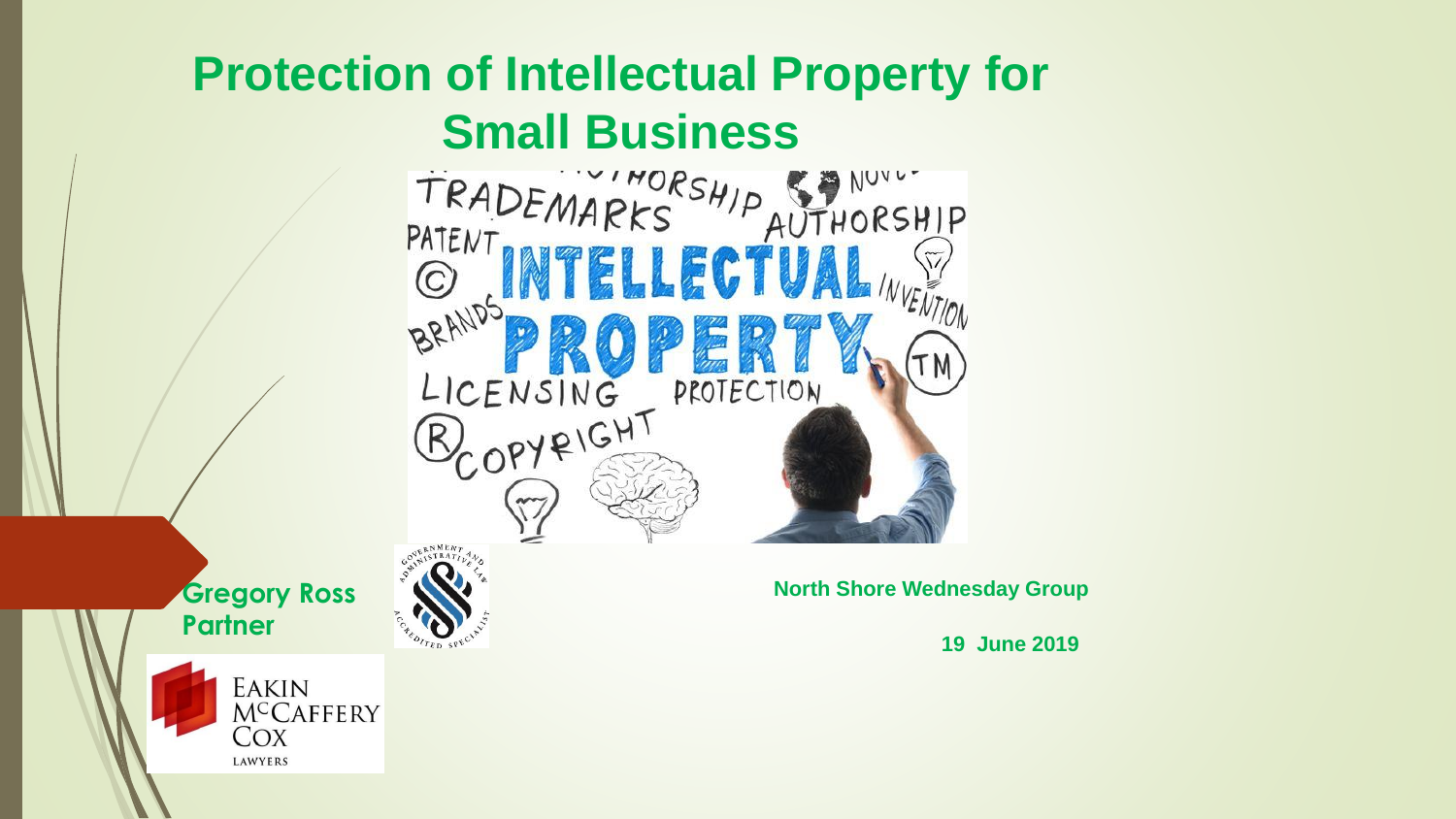## **What is the pudding here for?**

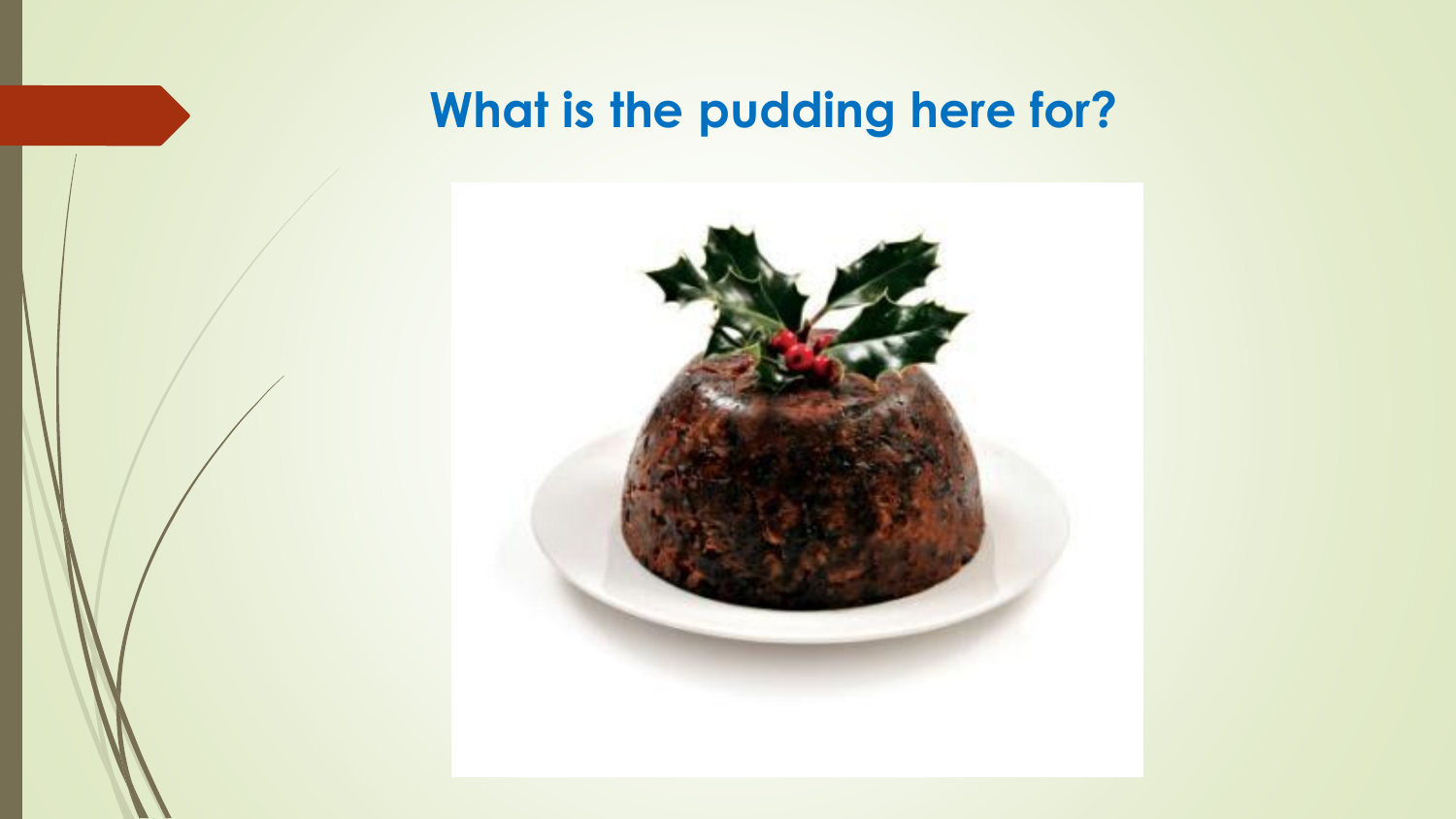## **What is "Intellectual Property" ?**

- **Type of property right that covers intangible creations of the human intellect, as opposed to things like land or goods.**
- String of different laws and rules mostly limited territorially in effect **makes overseas protection expensive – WIPO**
- **Best initially explained by some examples to be touched upon today:-**
	- **Copyright**

EAKIN

COX **LAWYERS** 

M<sup>c</sup>Caffery

- **Trademark**
	- **Patent** 
		- **Registered Design**
			- **Trade Secrets**
				- **Confidentiality obligations**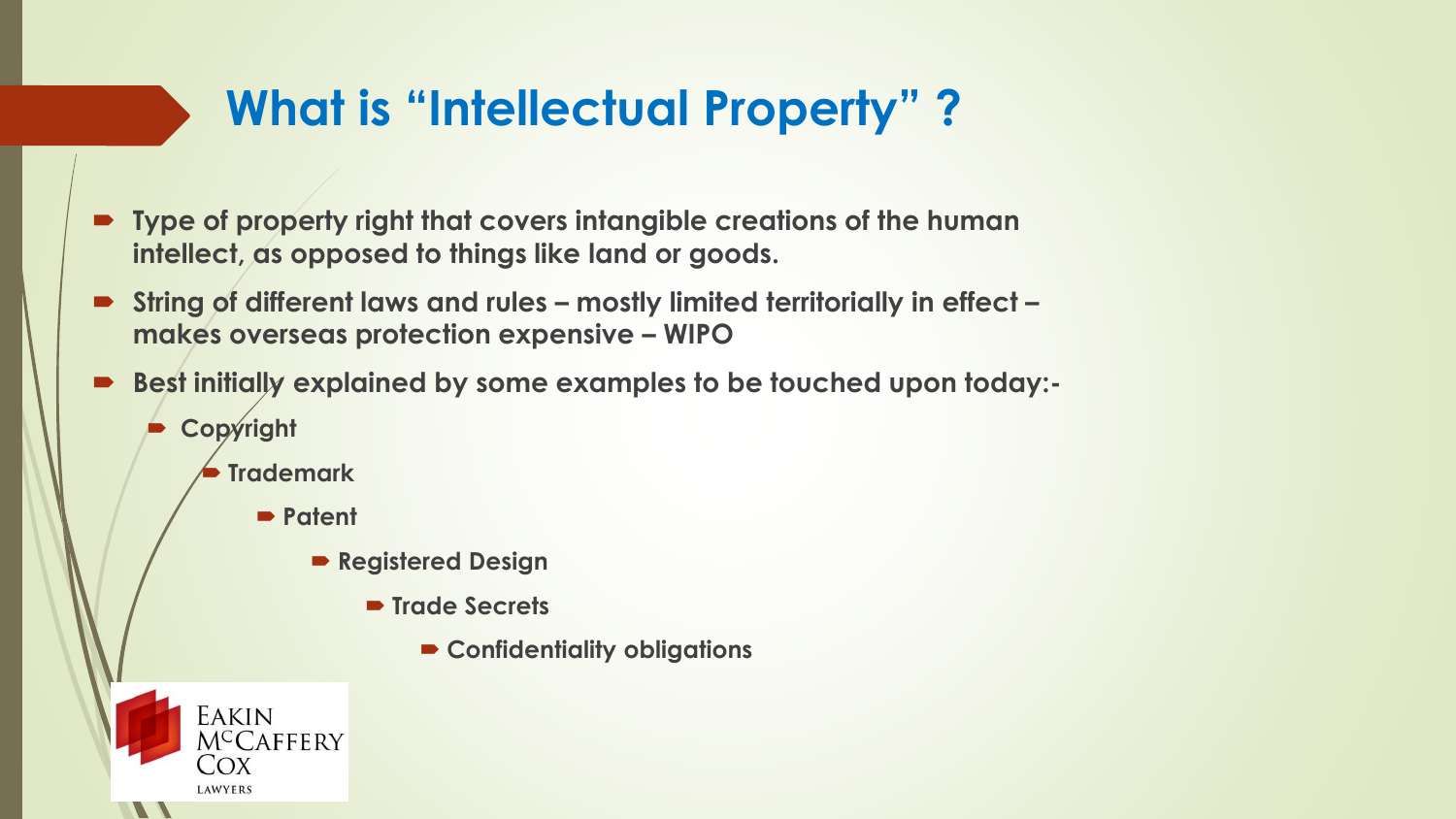#### **What "Intellectual Property" Laws don't do**.

- **An "idea" is not protectable "at law" as intellectual property**
- **Protecting an idea is problematic but not impossible**
- **Often need action / registration**
- **Our laws only apply onshore, overseas local law (with some exceptions)** 
	- **No guarantee of making money from IP**







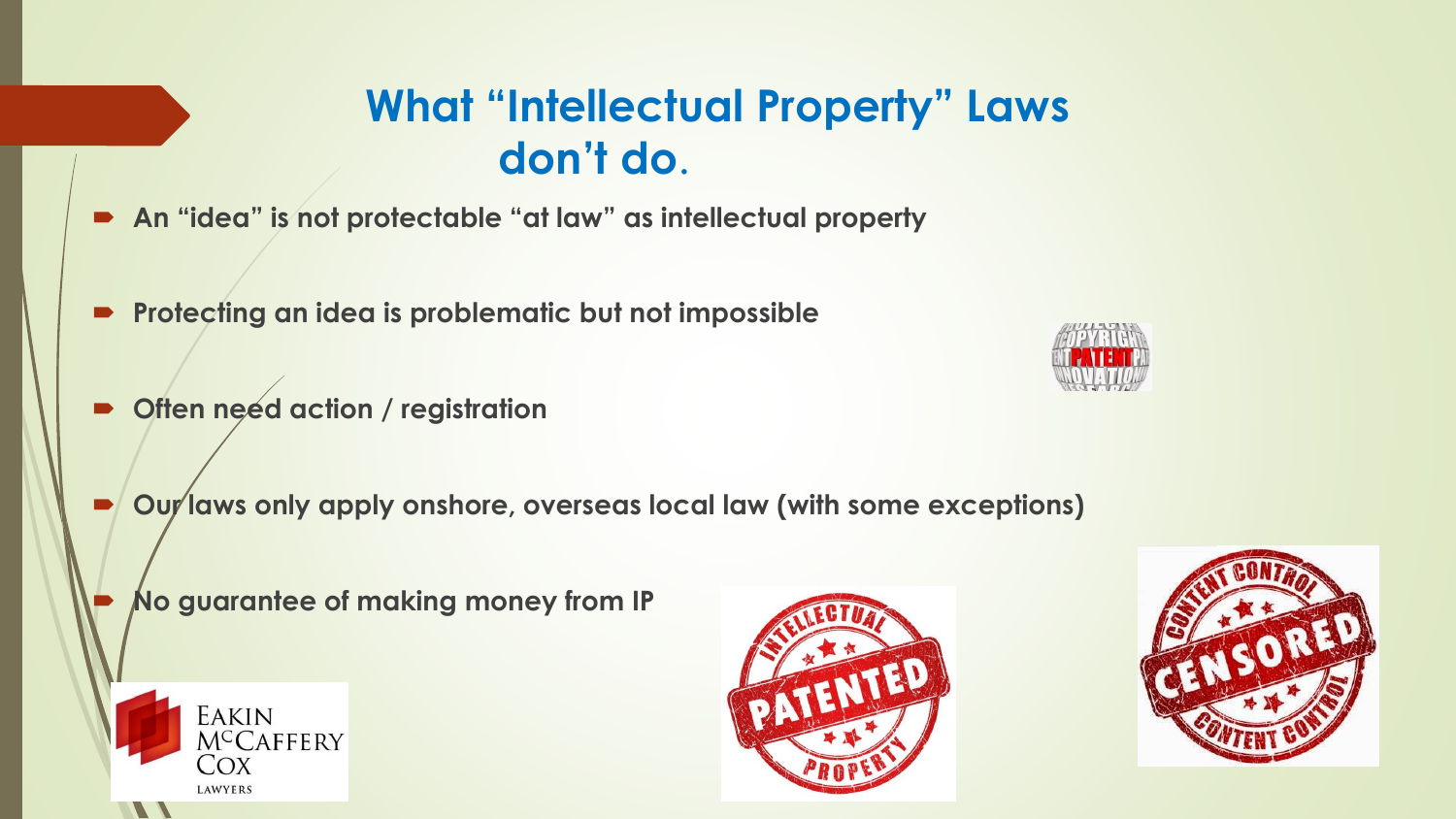## **Common Law v Statutory** .

- **Protecting an idea is problematic**
	- **We don't have an equivalent of the USA's Defend Trade Secrets Act of 2016**
	- **Statutory protections quicker and easier to enforce than general law things like passing off or deceptive an misleading conduct**

**Account of profits available for breach of some statutory IP rights** 

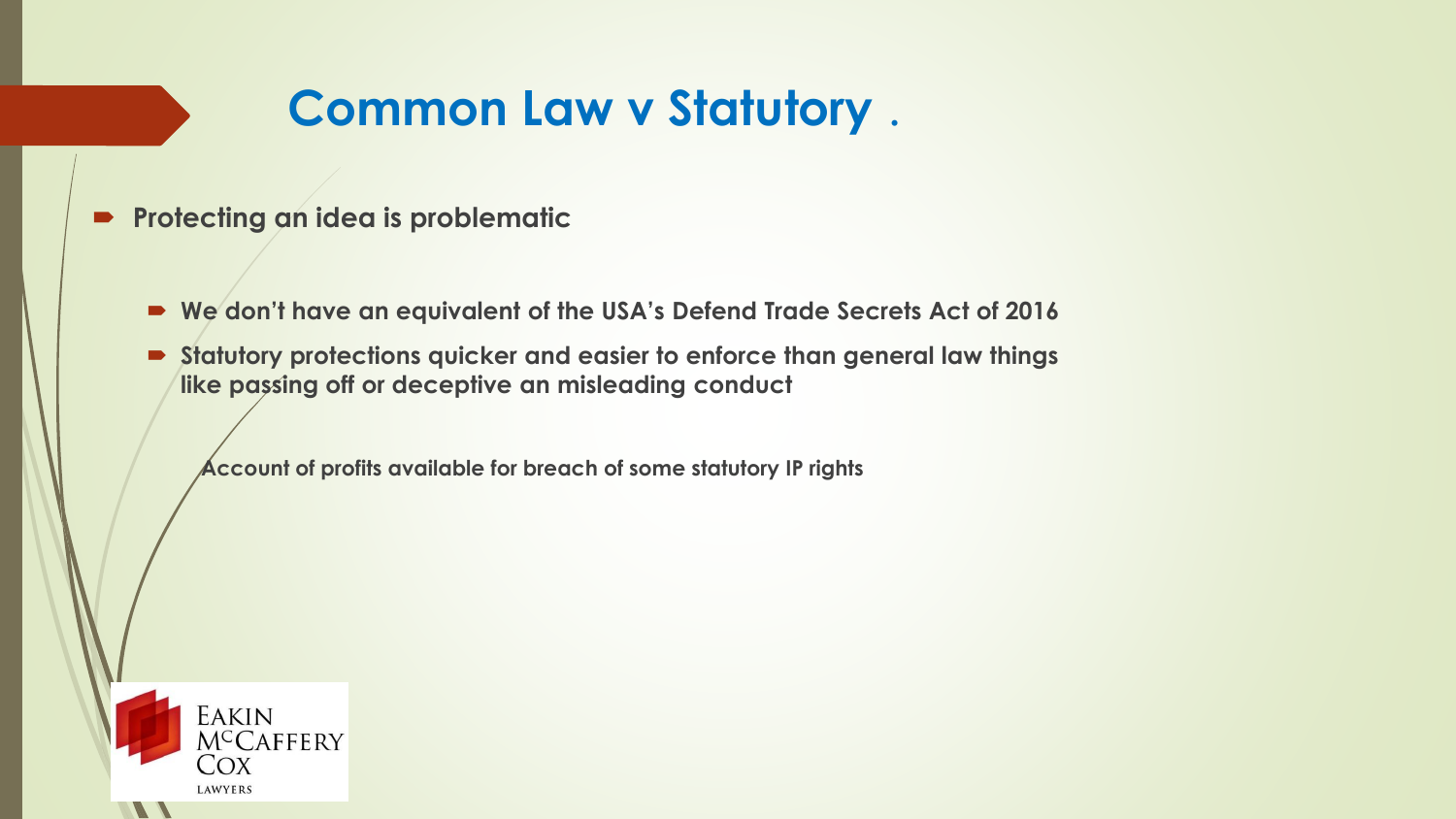#### Problems with Common Law Protections

- **Protecting an idea is problematic**
	- **Contracts**
	- **Types of action to enforce / defend**
	- **Cadbury Schweppes v Pub Squash**
	- **Unlike some forms of statutory IP right, no worldwide enforcement system**

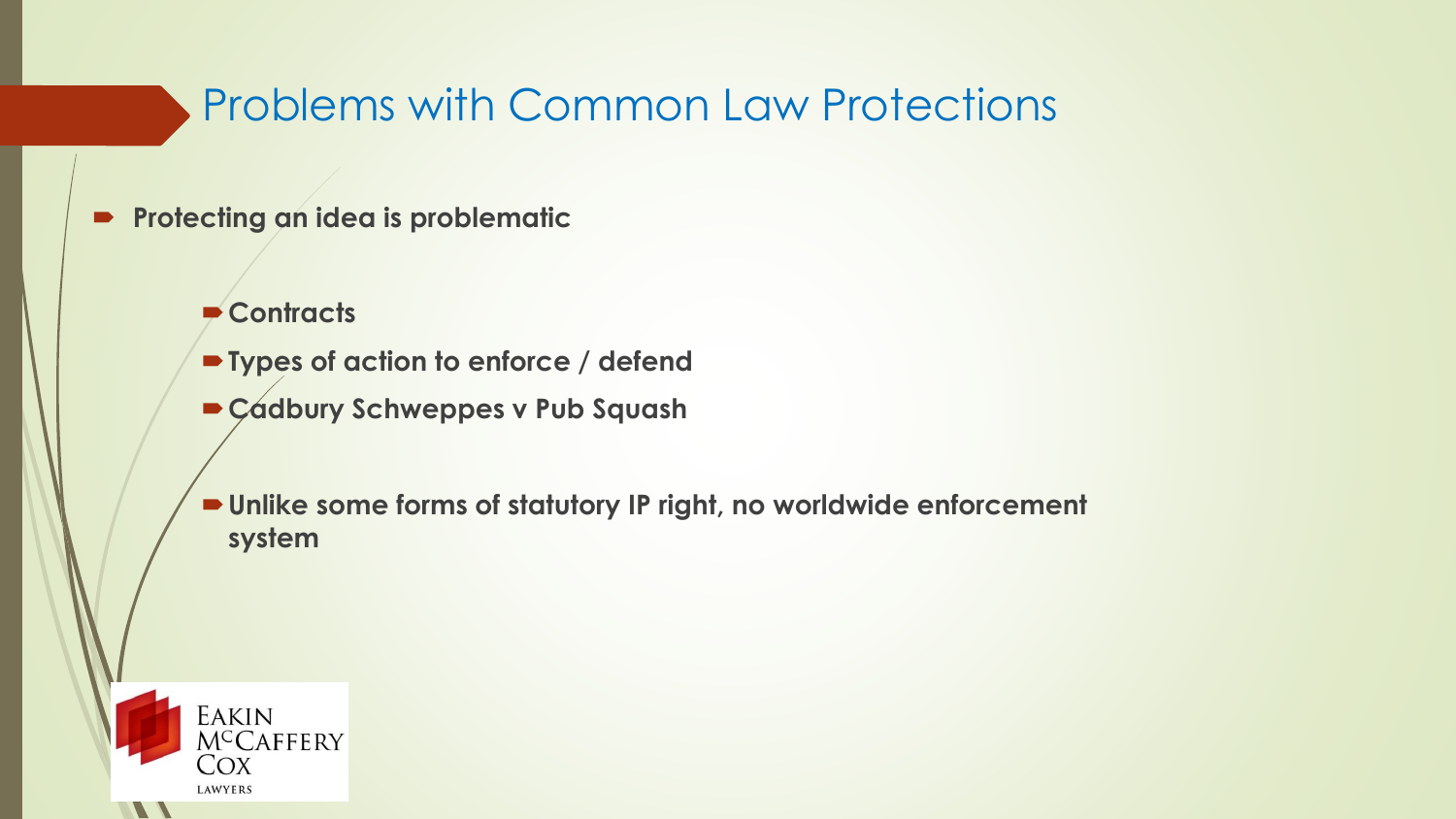**Benefits of Statutory Protection for some types of Intellectual Property** 

**Overseas registration can be of help but it costs**

**Formal "account for profit" remedies for patent and trademark infringement** 

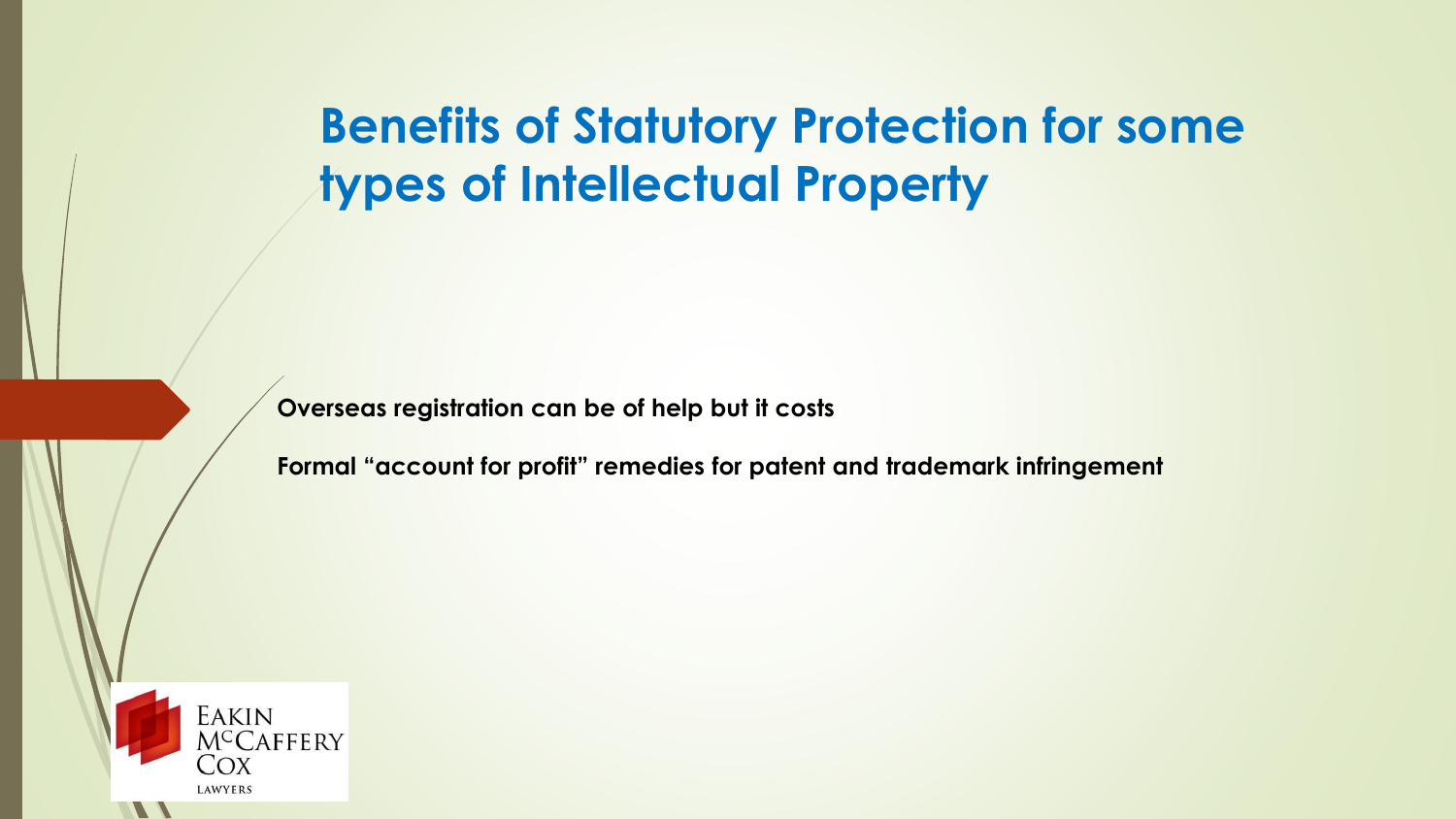# copyright

#### **Nature**

- **D** Literary, artistic, music and dramatic works
- Also photographs, cinematograph films, sound recordings, performances and **broadcasts**
- Copyright Act

EAKIN

COX **LAWYERS** 

MCCAFFERY

- Computer code
- **Protects an expression not an** idea

#### **Length of copyright**

- **"Mickey Mouse" Amendments** following signing of US Free Trade Agreement – 80 years from creation
- Came into effect 1 January 2005
- **Extends length of copyright in** works still in copyright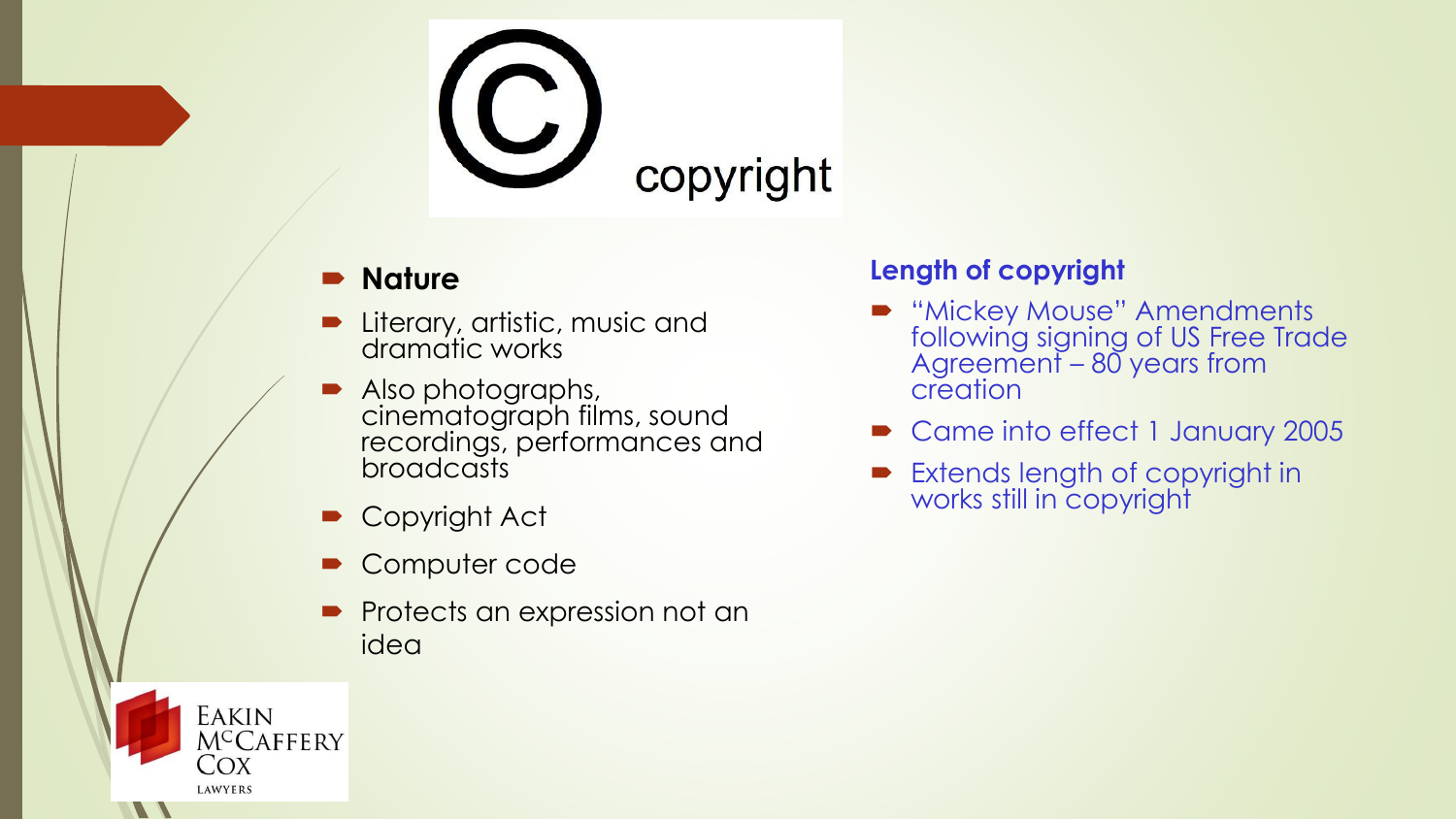## **Moral Rights**

- **Separate to Copyright**
- **Three types of moral rights**
	- **Right to be attributed as author**
	- **Right not to be falsely attributed as authority**
	- **Right of integrity**
	- **Art Gallery Canberra**
	- **Original author retains moral rights even if employee**
	- **Cannot be assigned or waived – must obtain specific consent**

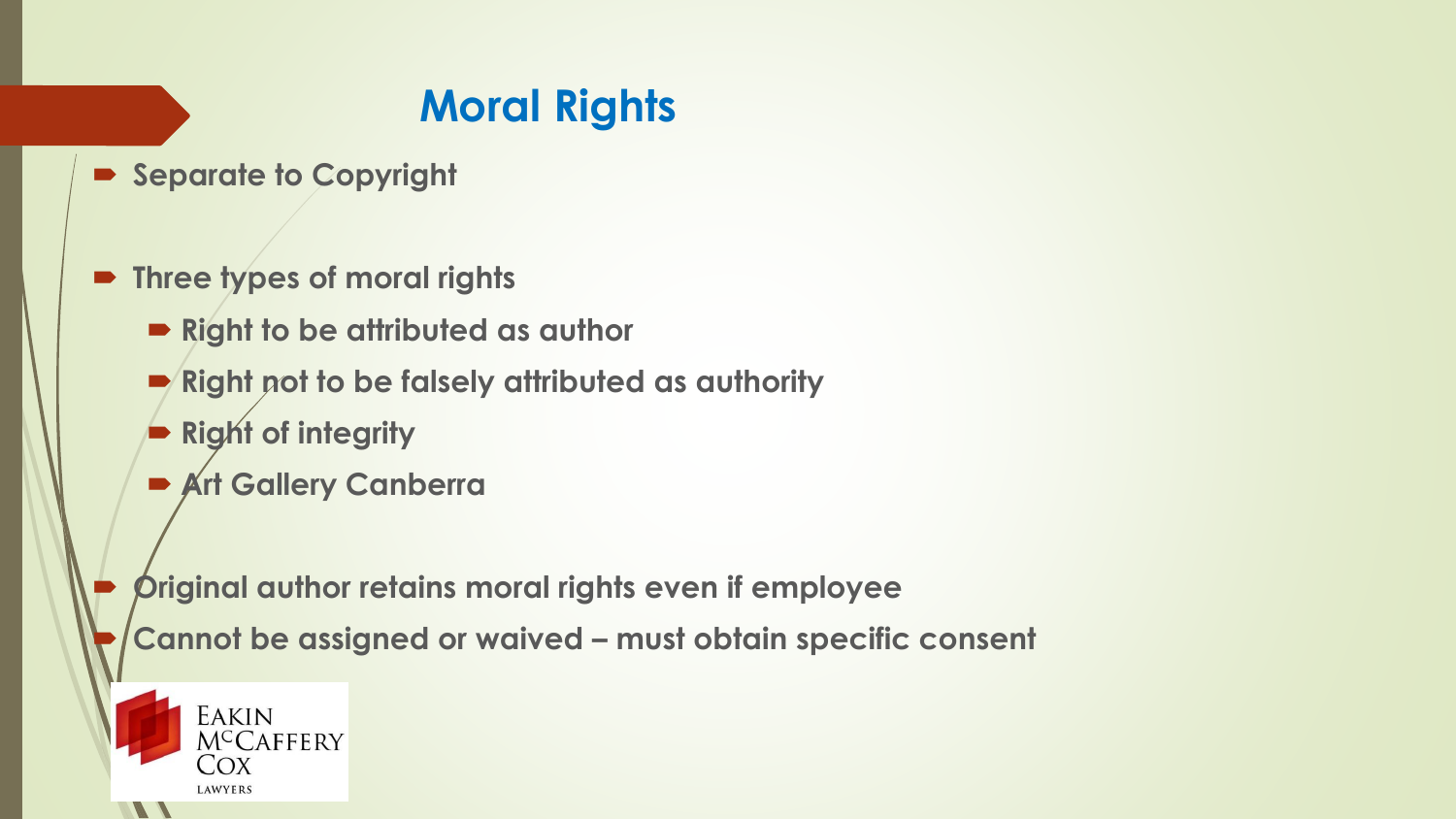#### **TRADEMARK**

#### **Common law and statutory**

**Can't own common, location or mere descriptive words Statutory much better protection**



**Local Registration but can apply to extend overseas (for a cost) Word, style of word (font), logo,**

**Attaches to a business of some sort and protection relates to classes of goods and or services** 

**The symbols to the right are more American than Australian but can demonstrate a claim** 





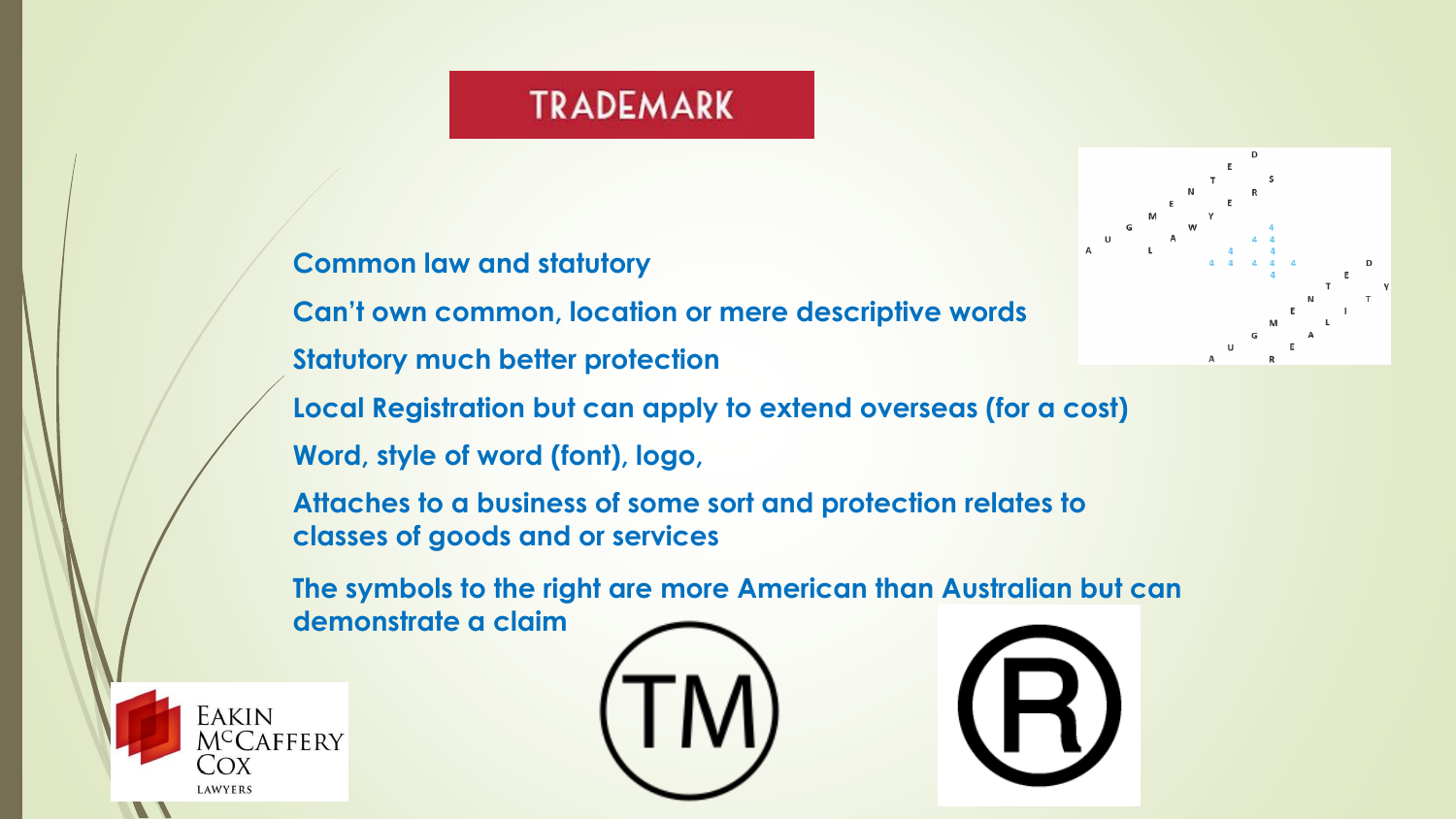#### **Patents and Registered Designs**



**Patents** are granted to protect any device, substance, method or process that is new, inventive and useful Innovation (formerly petty) patents – granted up to 8 years Very complex area Standard patents – granted up to 20 years

**Registered design** protect the unique visual appearance of a product.

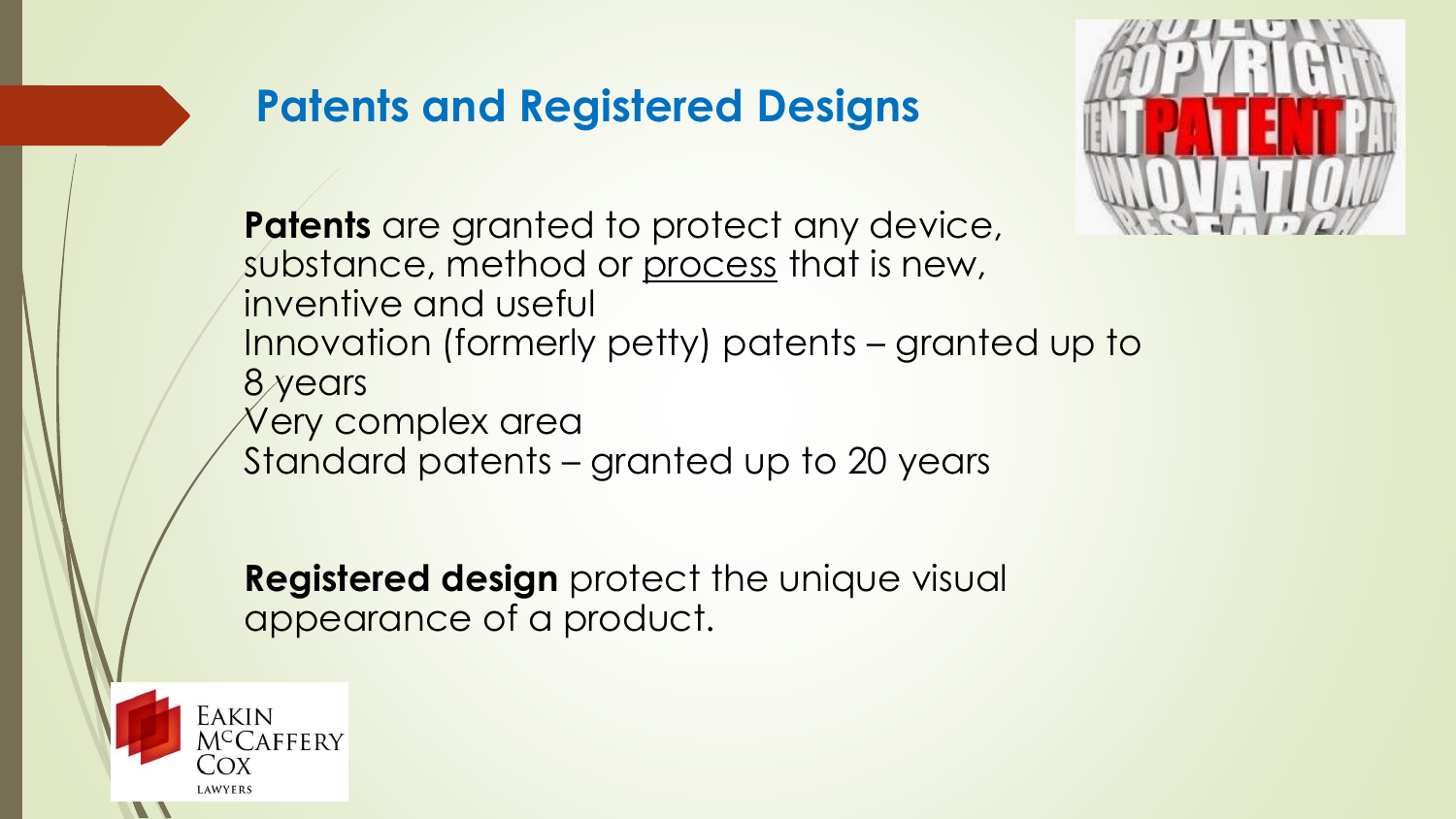#### **Confidentiality (Non-Disclosure) Agreements**

- Best way to protect trade secrets know how-
	- Restaurant client examples
	- Recipes KFC Coca Cola







- **Business negotiations**
- **Franchises operations manuals**





**NHHHHHH** 





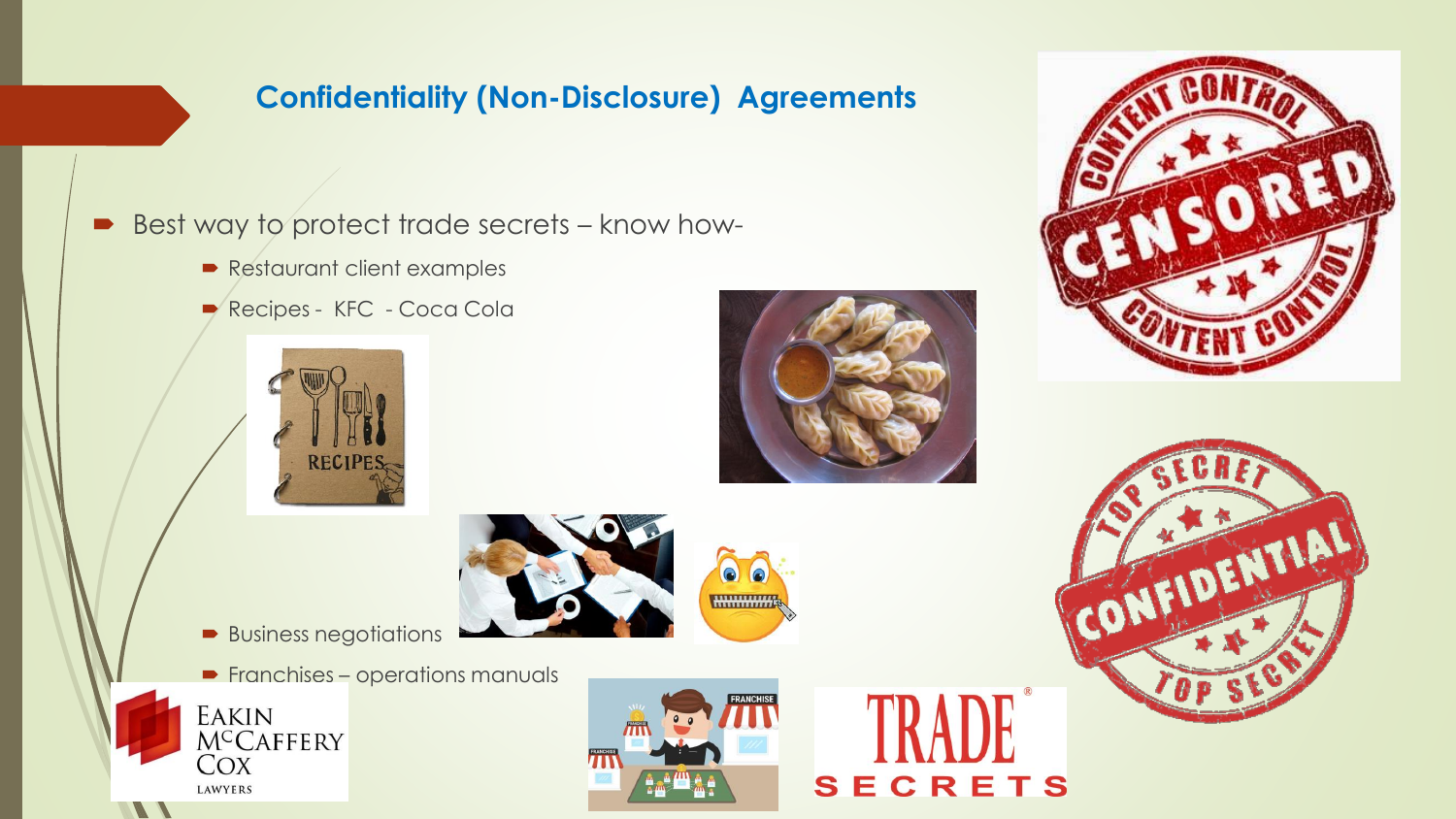### Employees and Contractors

## **Who owns what?**

#### *Employees*

If work produced in pursuance of employment contract, then employer usually owns copyright Examples – lecture notes in universities

#### *Students*

Generally own what they create Cannot use their work or reproduce it without written assignment or permission Encouragement to attribute quotes etc

#### *Contractors*

Deal with it in the contract

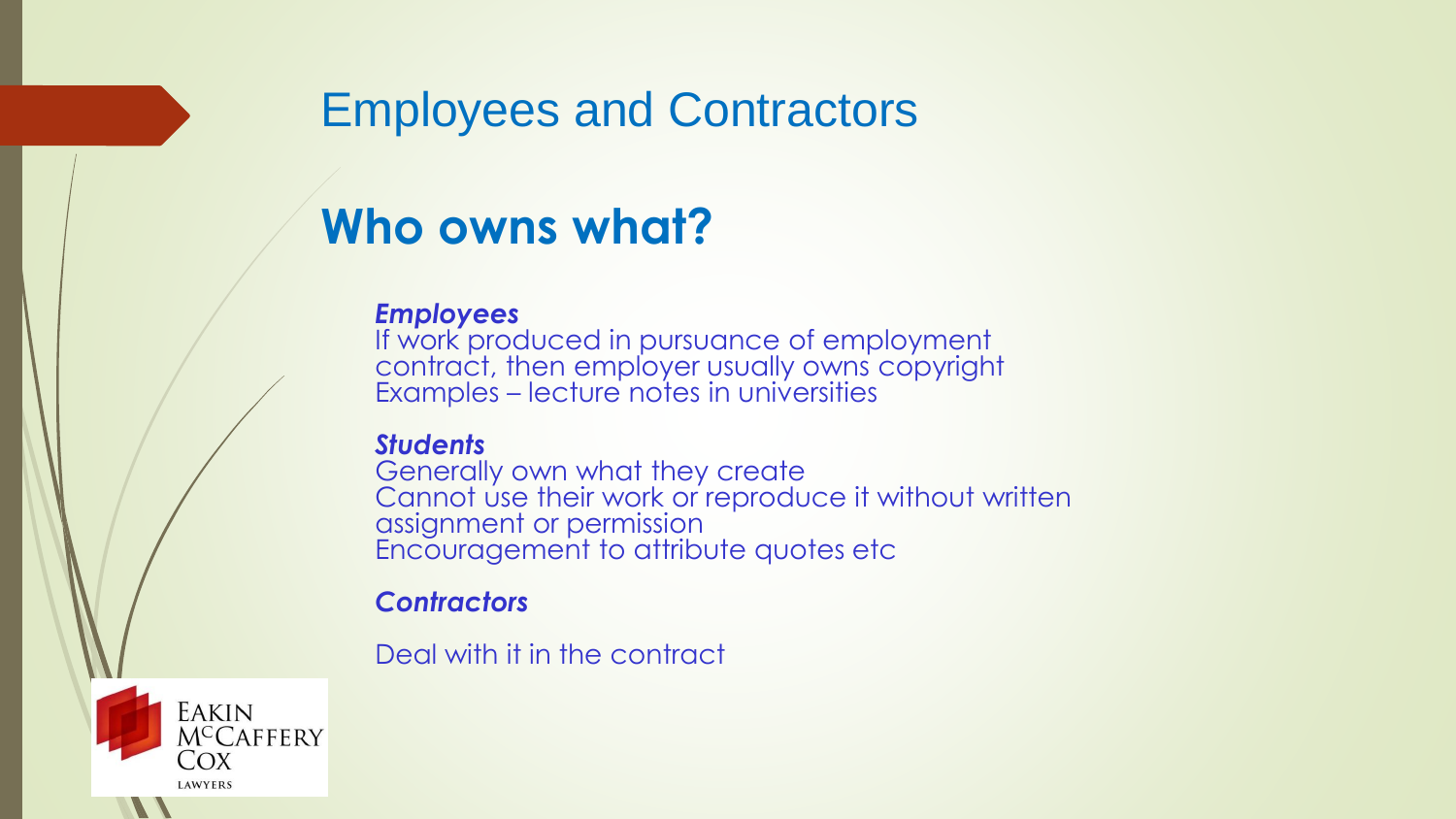## **Internet pitfalls – Copyright Especially**

#### **Need to educate people about**

- Cutting and pasting from works from internet
- Attributing works to authors
- Illegal downloads especially music/video files
- Need to attribute when using extracts

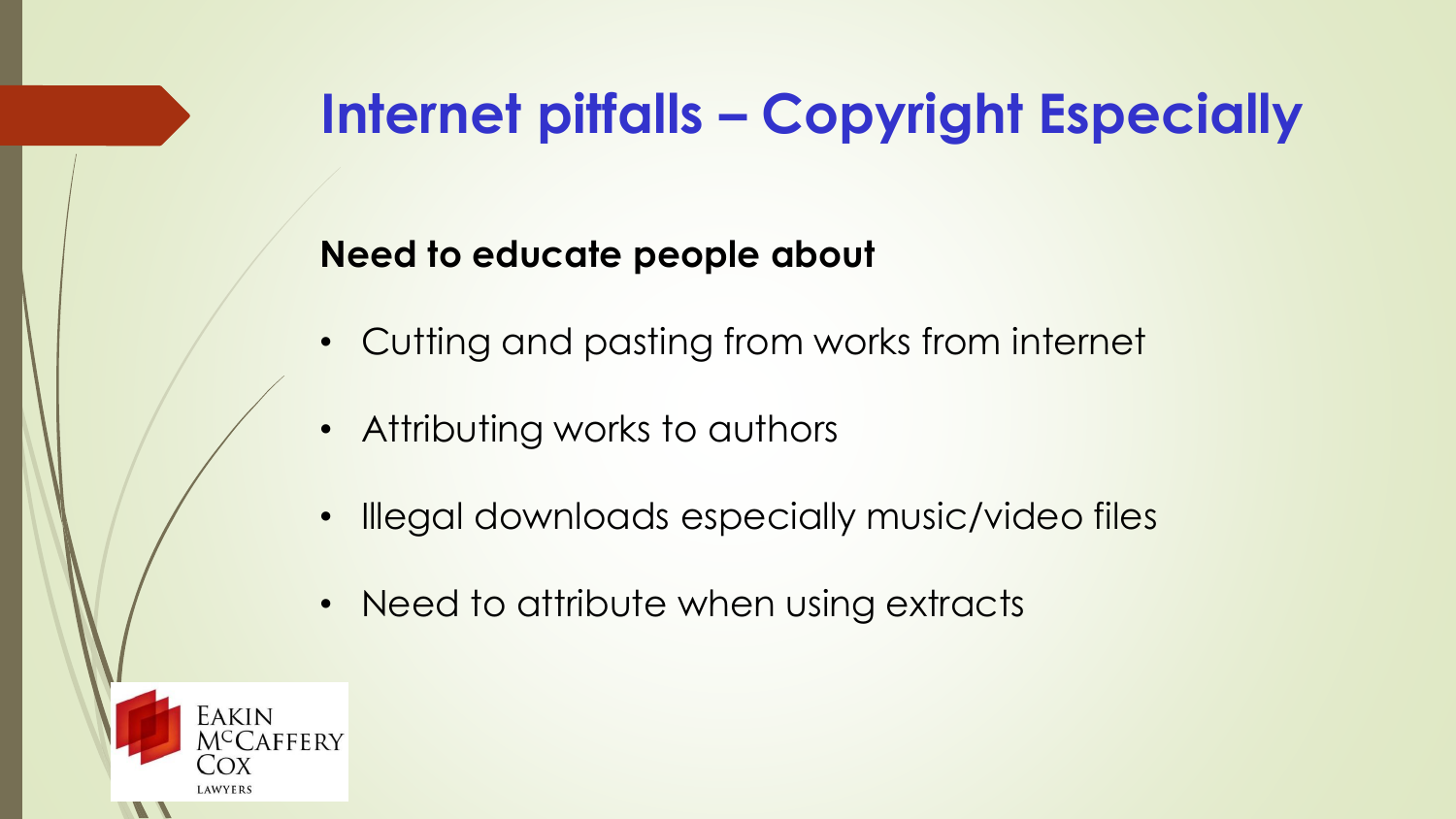## Who, what, when, where and why [e.g. in contracts]

Who owns what IP-wise?

Who owns the product?

Identify all property involved – consider a schedule or register

IP – Copyright- processes- confidentiality – staff versus contractor impact on ownership

Can Contractor use it? License it? Royalties?

Moral rights – the issue of consent – changes

Foreground and Background IP

Reflect your policy in contracts

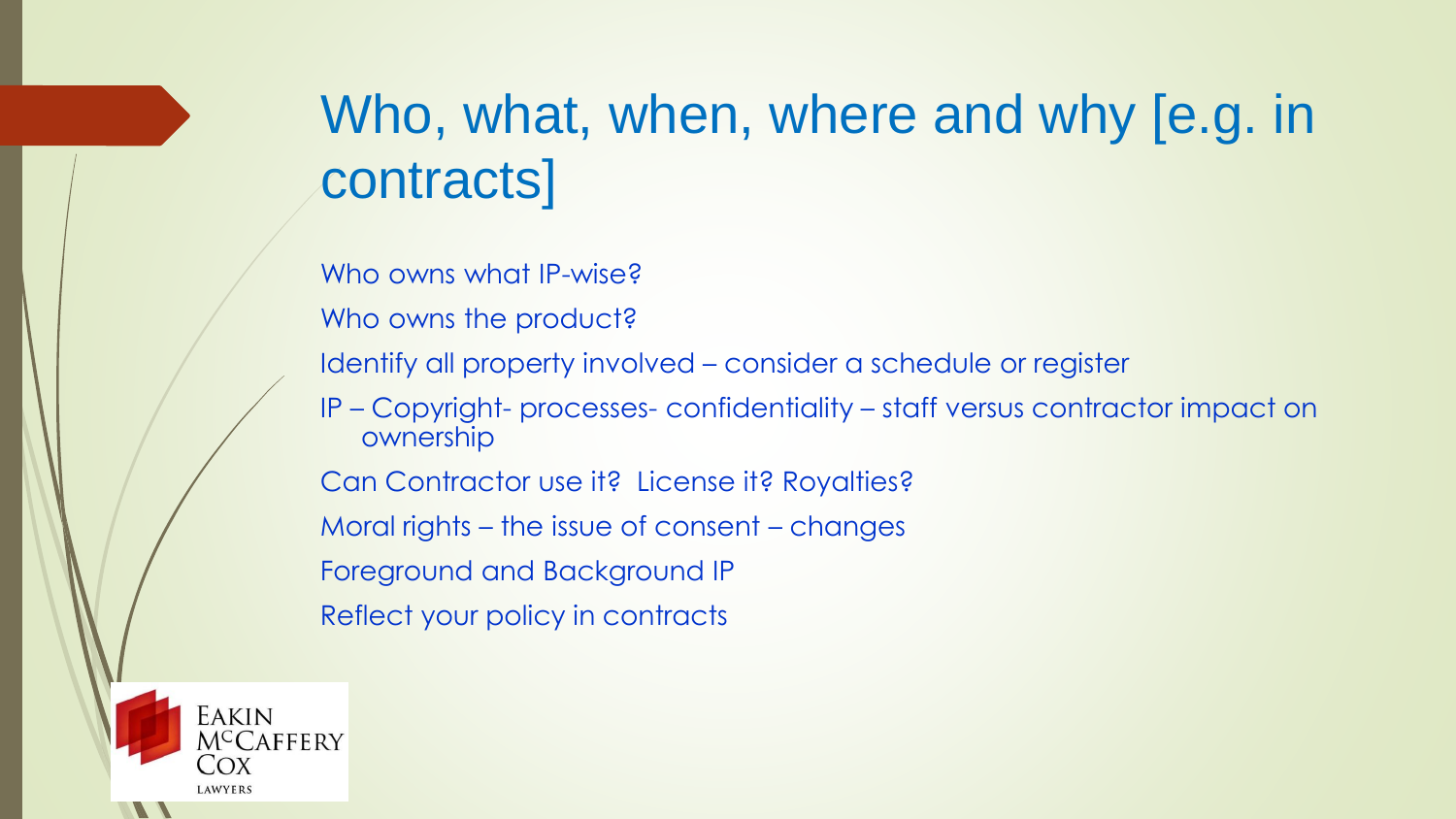## Tips & Questions

- **In a business, do an inventory of the types of Intellectual Property used, what is owned and what is licensed;**
- **Decide what need protection (and where)**
- **Have apt T&Cs to protect IP when dealing with customers and contractors;**
- **Where necessary deal with IP in employment contracts**

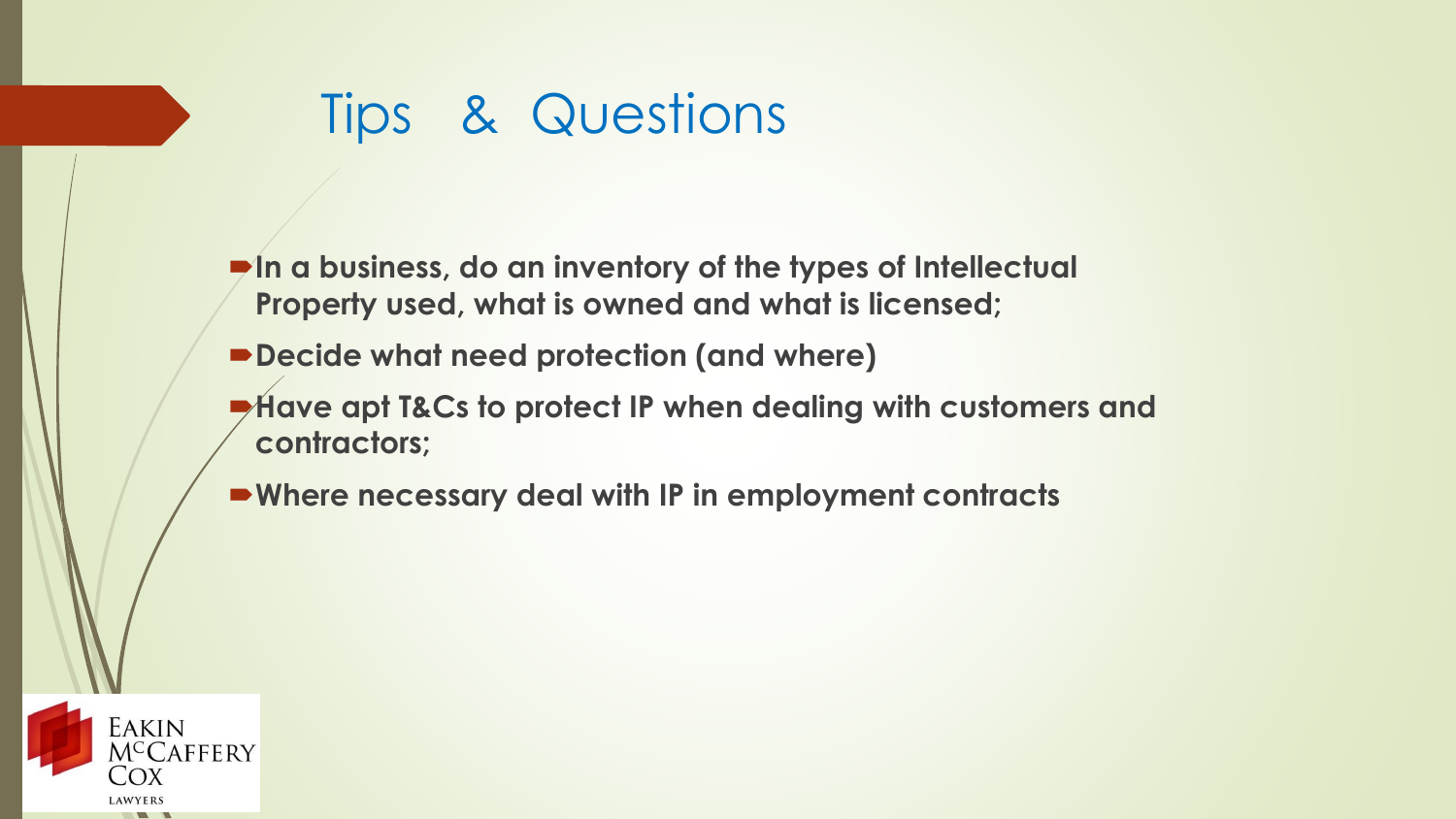## To Conclude The Pudding Story